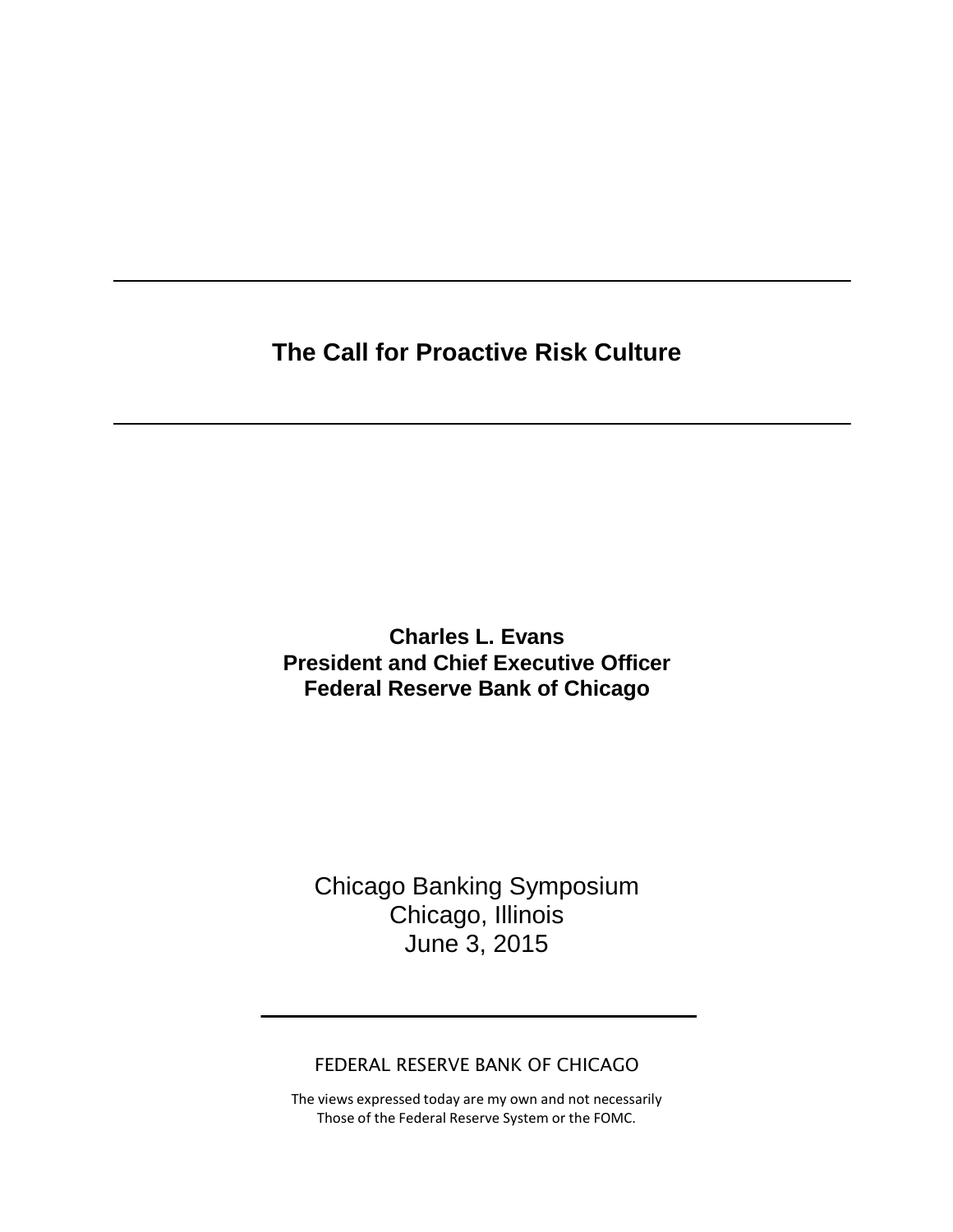#### **The Call for Proactive Risk Culture**

Charles L. Evans President and Chief Executive Officer Federal Reserve Bank of Chicago

### **Introduction**

Thank you, John Rodi for that kind introduction and inviting me to speak to you today. It's a pleasure to be here. I always find settings like these valuable because they give those of us in policymaking positions a chance to hear from professionals who participate every day in the markets and industries we spend so much time thinking about.

I imagine most of you remain quite busy navigating through the ongoing recovery from the financial crisis. For financial institutions, conditions continue to improve by most measures. Banks are better capitalized than they were a few years ago, experiencing strong commercial loan growth; and they now have historically low credit losses. At the same time, financial firms, particularly the largest ones, face a variety of new regulatory requirements. Some of them are already in effect, while others will be phased in over the next few years.

#### **Risk Culture**

One aspect of the regulatory landscape I'd like to address today is the responsibility of financial institutions to develop a strong, accountable and proactive risk culture. It's easier to talk about meeting specific risk-management requirements than it is to talk about institutional culture — especially risk culture. Financial services firms, including the Federal Reserve Bank of Chicago, are subject to a diverse set of formal riskmanagement requirements, including internal audit, Sarbanes-Oxley Act  $(SOX)^T$ compliance, contingency planning, enterprise risk management and other activities. These functions, taken together, are formal ways to identify and contain risks to individual firms, as well as the broader financial system. Risk-management requirements, most notably stronger transparency and disclosure policies, are also a key source of confidence and protection for investors and customers.

While these functions are critical, I would argue that an organization's risk culture is even more important. As a leader, I strongly believe that my staff should not just go through the motions of checking off the list for audit compliance or set up riskmanagement efforts that operate in name only. Like any organization, we do like to know what our external auditors expect — and that's certainly reasonable. As a chief executive officer (CEO), though, one of the challenges I face is making sure my staff understands the principles and goals we have as an organization — which should at a

<span id="page-1-0"></span><sup>1</sup> To learn more about the Sarbanes–Oxley Act of 2002; see [http://www.gpo.gov/fdsys/pkg/PLAW-](http://www.gpo.gov/fdsys/pkg/PLAW-107publ204/html/PLAW-107publ204.htm)[107publ204/html/PLAW-107publ204.htm.](http://www.gpo.gov/fdsys/pkg/PLAW-107publ204/html/PLAW-107publ204.htm)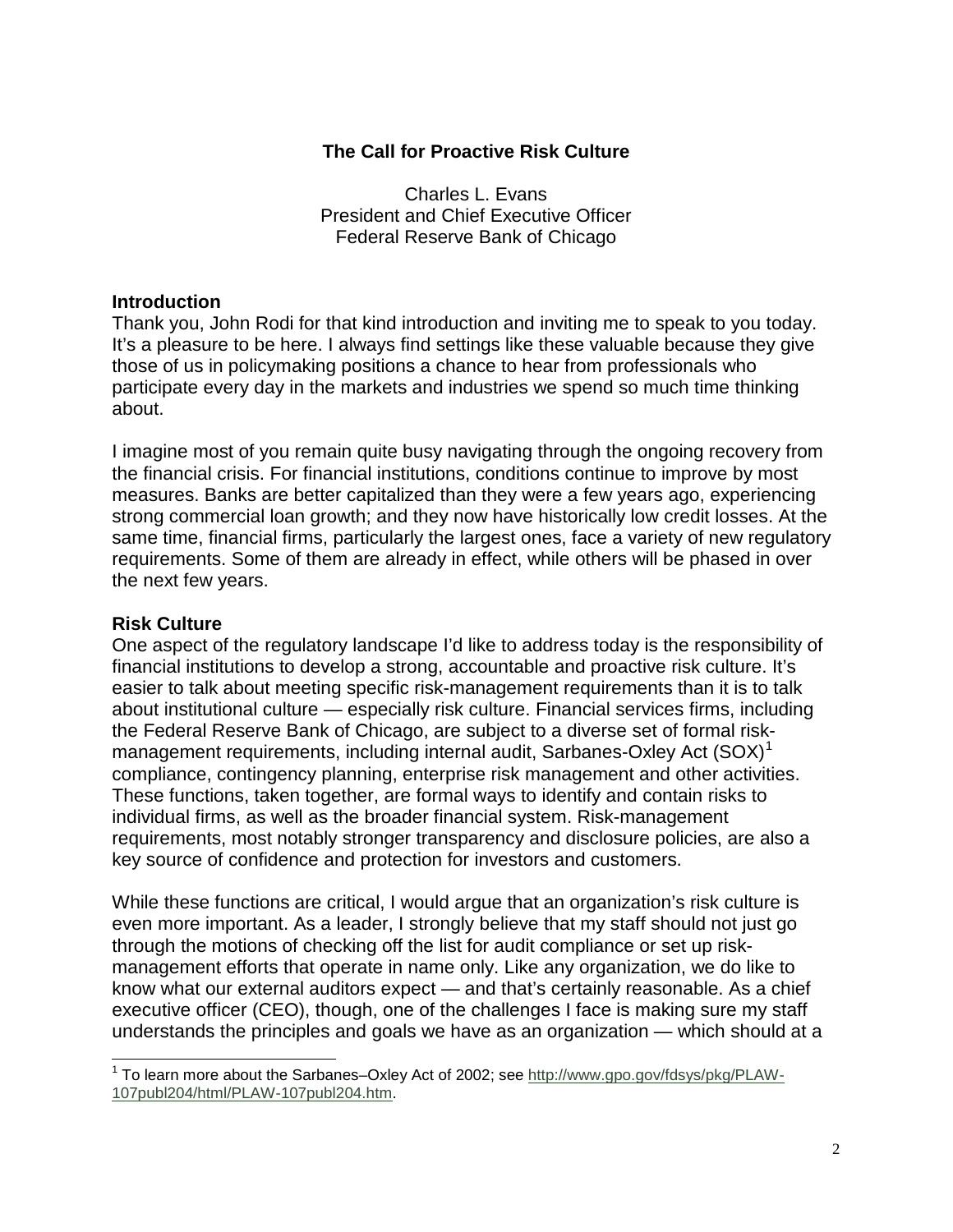minimum align with the auditors' expectations. Moreover, I must ensure that my staff incorporates these objectives into their daily work by setting the right tone at the top. The notion of risk culture is admittedly hard to describe. I think we can agree it starts broadly with how all ranks of an organization's personnel — from entry-level staff to the CEO — identify and respond to risks and threats — even when they're not explicitly covered by specific rules and regulations.

It is for these and other reasons that banking supervisors, like auditors, encourage financial firms and their senior leaders to look at risk-management requirements as more than mere compliance functions or "cost centers."

As my colleague William Dudley noted in a speech last year, supervisory agencies simply cannot have enough "boots on the ground" to "ferret out all forms of bad behavior" or risks to the financial system. $2$  It is incumbent on financial institutions to serve as their own first line of defense. A strong risk culture enables institutions to proactively identify and manage not only broad risks, but also risks that are specific to their business.

# **Capital Stress Testing**

For the financial services industry, stress tests are an emerging way to make sure systemically important financial institutions are supporting the strength, stability and safety of the entire financial system.

The Comprehensive Capital Analysis and Review, or CCAR, is the centerpiece of these tests and implements the requirements outlined in the Dodd–Frank Act. Now entering its sixth year, the program applies to the largest U.S.-based financial institutions, as well as a number of foreign firms with significant operations in our markets. The financial institutions that are subject to these requirements hold more than 80 percent of U.S. banking assets. Together, these firms provide a deep and rich view of the health and composition of our financial system. The broad goal of capital stress testing, of course, is to ensure the resiliency of the financial system, particularly in times of market turmoil and economic stress.

There are other industries in which risk culture and even supervised internal stress tests are staple ingredients of successful firms and business models. Automobile manufacturers routinely spend millions of dollars each year on crash tests of their products. Pharmaceutical companies are subject to many rounds of trials before new therapies are released to the public. Makers of home appliances - from toasters to electronics - must demonstrate their products have effective safety checks, even under very stressful and extraordinary conditions. It is likewise crucial that financial firms adopt and embrace similar processes — in service to their customers and themselves. The CCAR enables supervisors to identify key emerging risks by comparing the largest, most complex banking organizations side by side, and as a whole, to identify key emerging risks. Subject matter experts from across the Federal Reserve System come together during CCAR to analyze each firm's submission and evaluate its capital

<span id="page-2-0"></span> $2$  Dudley (2014).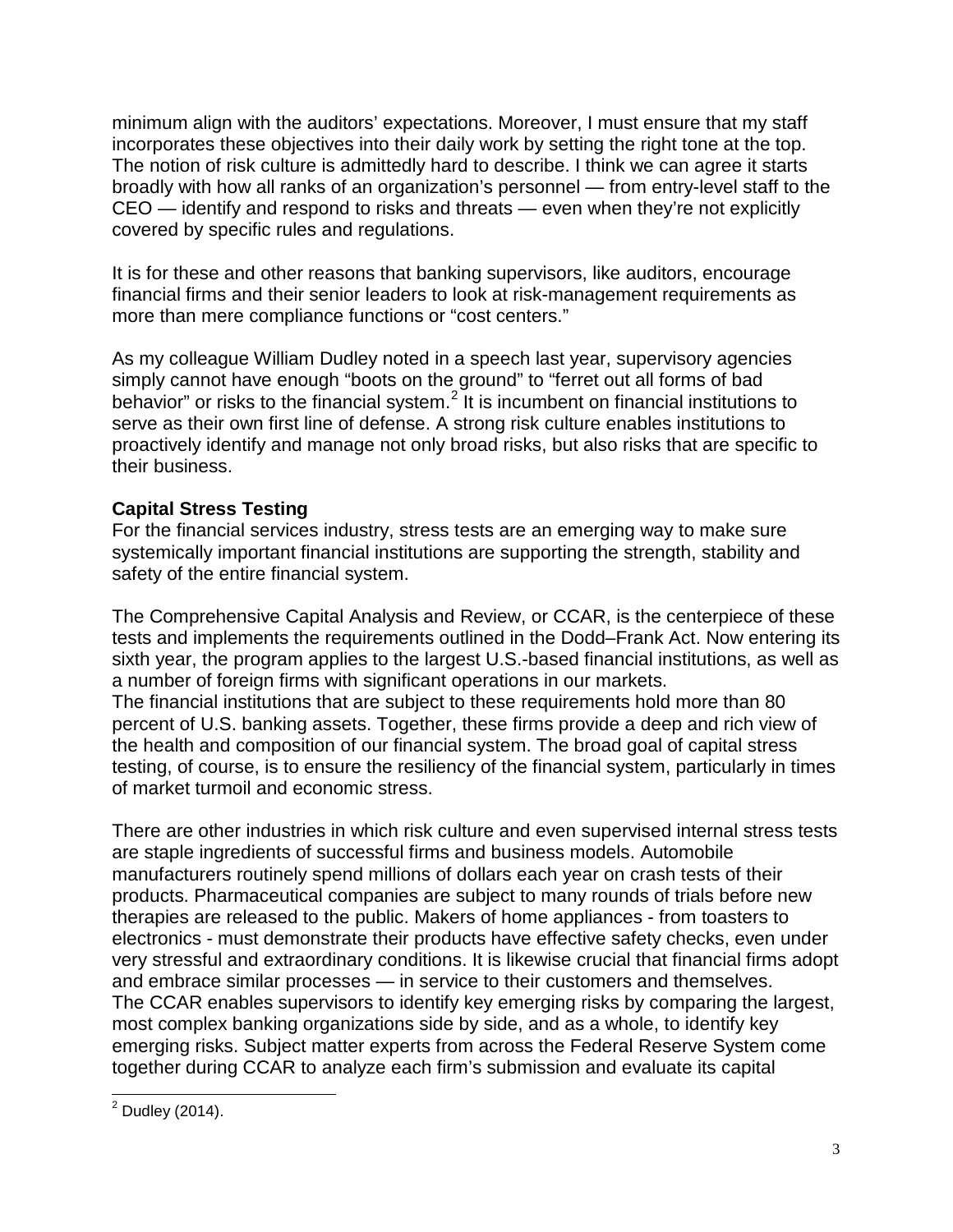adequacy and planning process. At the same time, CCAR is a way for institutions to take stock of their own risks to capital positions and to make plans and adjustments accordingly.

CCAR results are disclosed annually, providing transparency and confidence for banking customers, market counterparties and investors. Since the first form of a stress test in  $2009$ ,<sup>[3](#page-3-0)</sup> common equity capital levels and ratios at the largest U.S. financial institutions have more than doubled in aggregate. $4$ 

The results of the most recent CCAR exercise were released in March.<sup>[5](#page-3-2)</sup> They present a timely opportunity to talk about risk culture and the way financial institutions weave that culture into their business models and workplace environments. I understand from my supervisory staff that we continue to find a range of practices and approaches in how firms treat the stress testing and capital planning requirements. This is in some ways to be expected: Financial institutions are responding to challenging operating conditions here and abroad while having to meet stronger banking and consumer compliance requirements. Since the establishment of CCAR, firms have made sizable improvements in areas such as data collection, risk analytics and elements of corporate governance. Nonetheless, there is room for further improvement. Today I want to discuss some examples of how firms approach capital planning and stress tests. $6$ 

#### **Observed Behavior**

The capital plan rule specifies that participants in CCAR should project revenues, losses, reserves and pro forma capital levels over a planning horizon under different scenarios: baseline, adverse and severely adverse supervisory stress scenarios, as well as at least one stress scenario developed by the holding company.<sup>[7](#page-3-4)</sup> This last scenario, sometimes referred to as a firm's internal stress scenario, is expected to capture the firm-specific risks that may face a particular organization. We find some companies take a thoughtful approach to developing and designing their internal stress scenario. These companies try to capture the risks inherent to their specific business model. Additionally, these firms typically use validated models, involving rigorous development and testing of assumptions.

In contrast, there are still some firms that attempt to mirror the Federal Reserve System's stress testing instead of developing models and internal stress scenarios that reflect their own inherent risks. In planning for our review, these firms often seem to want to know what's on the test. While the Federal Reserve supervisory model aims to

<span id="page-3-0"></span> $3$  See Board of Governors of the Federal Reserve System (2009), which reports the results from the **Supervisory** 

Capital Assessment Program (SCAP). The SCAP's approach to stress testing was carried forward into CCAR.

<sup>&</sup>lt;sup>4</sup> Board of Governors of the Federal Reserve System (2015).

<span id="page-3-2"></span><span id="page-3-1"></span><sup>5</sup> Board of Governors of the Federal Reserve System (2015).

<span id="page-3-3"></span><sup>&</sup>lt;sup>6</sup> These examples are derived from observed industry practices and supervisory expectations in Board of Governors of the Federal Reserve System (2013), as well as previously cited public comments by other Fed sources.

<span id="page-3-4"></span>Board of Governors of the Federal Reserve System (2015).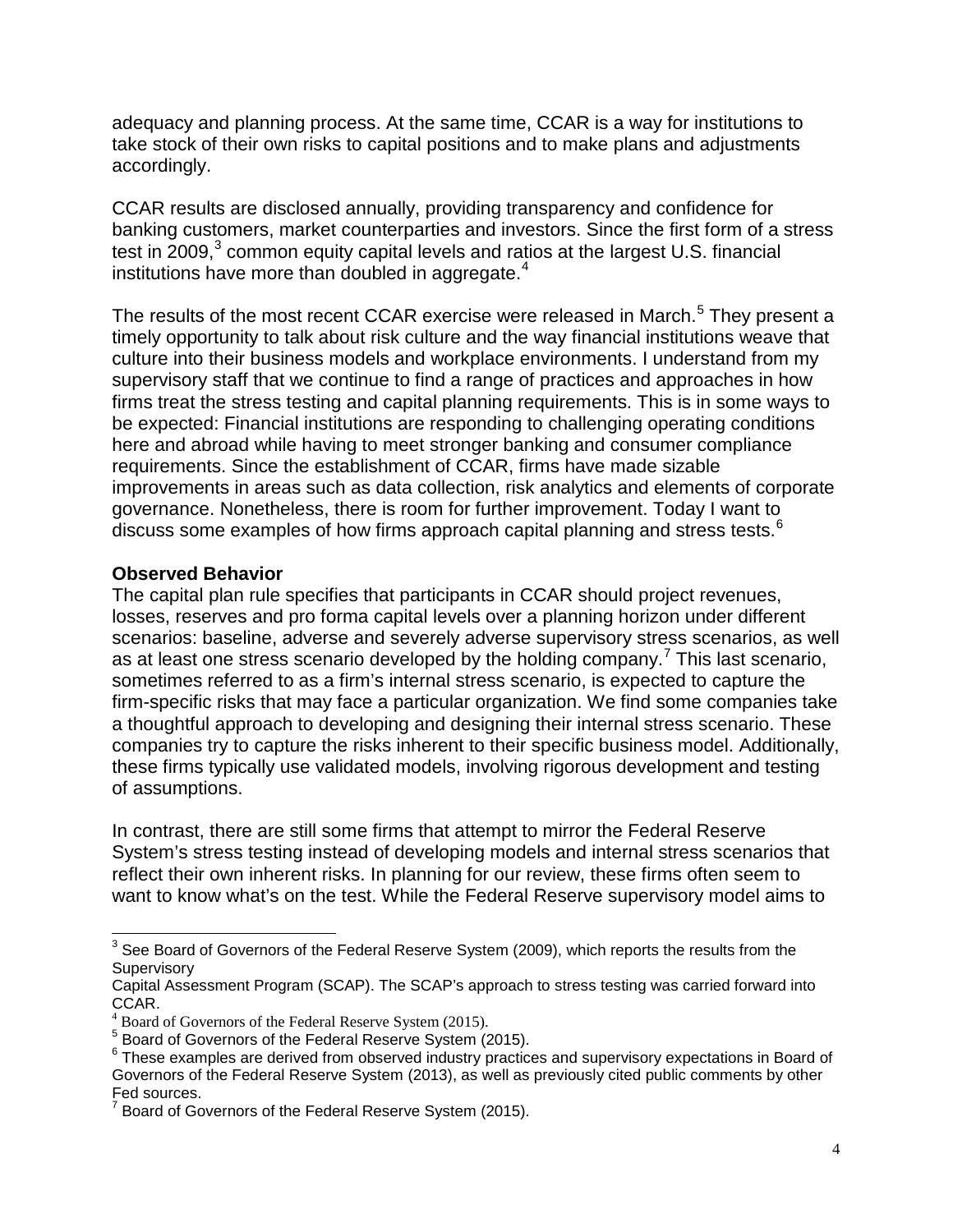provide a meaningful stress scenario, it cannot identify and measure all possible bad banking outcomes. Institutions can potentially create blind spots to their true risks and capital needs by overly focusing on supervisory models for these scenarios. Firms should instead seek to build a capital planning and stress testing framework that thoughtfully identifies firm-specific risks and which ultimately informs the development of their own capital targets. Therefore, when it comes to developing internal stress scenarios, banks should not merely default to the Fed approaches, but instead flesh out the idiosyncratic risks of their own enterprises. A proactive, not a reactive, approach to stress testing would clearly increase the resiliency of the individual firms and overall financial system.

Strong internal controls and audit involvement are critically important as firms translate stress scenarios into *pro forma* financial results. At large, complex organizations this often involves multiple models and lines of business. Some firms have developed strong governance functions where all parties work in concert to implement the stress scenarios and to coordinate assumptions. Such practices ensure consistency of scenario conditions across the lines of business. At these firms, control points have been established to promote repeatable practices within the modeling framework and to verify data throughout the process. Key assumptions used to estimate losses, risk weighted assets, and revenues are clearly documented, and internal audit serves as an important third line of defense in identifying any weaknesses in the process. However, some firms distribute the initial scenarios across business lines, but do not have sufficient controls or management engagement to ensure that everyone is on the same page during execution. Without proper guidance, each line of business can interpret the scenario in ways that are inconsistent or that run counter to the original intent. Results which are overly optimistic for a particular stress may go unchallenged because key assumptions are not well-supported or adequately socialized. Poor documentation practices in these situations make it difficult to identify these issues and it limits the effectiveness of internal audit. Ultimately, such weaknesses can undermine the credibility of the stress test modeling framework and the pro forma financial results.

Financial industry participants and the media often focus on the quantitative CCAR results, but the qualitative elements of capital planning are also important. Even some of our largest firms still lack something as fundamental as a robust capital policy. Capital policies are intended to provide formal guidance about senior management's expectations. We expect each of these firms to provide us with a written, stand-alone capital policy statement outlining the principles and guidelines for capital planning, issuance, usage and distributions. A capital policy also provides detailed descriptions of capital goals and targets. $8 \text{ In contrast, a limited capital policy that merely references}$  $8 \text{ In contrast, a limited capital policy that merely references}$ regulatory minimums is not consistent with supervisory expectations. The lack of a robust policy creates challenges in determining whether or not staff decisions, including those for specific business lines, align with the risk appetite of the board.

<span id="page-4-0"></span><sup>&</sup>lt;sup>8</sup> Board of Governors of the Federal Reserve System (2013).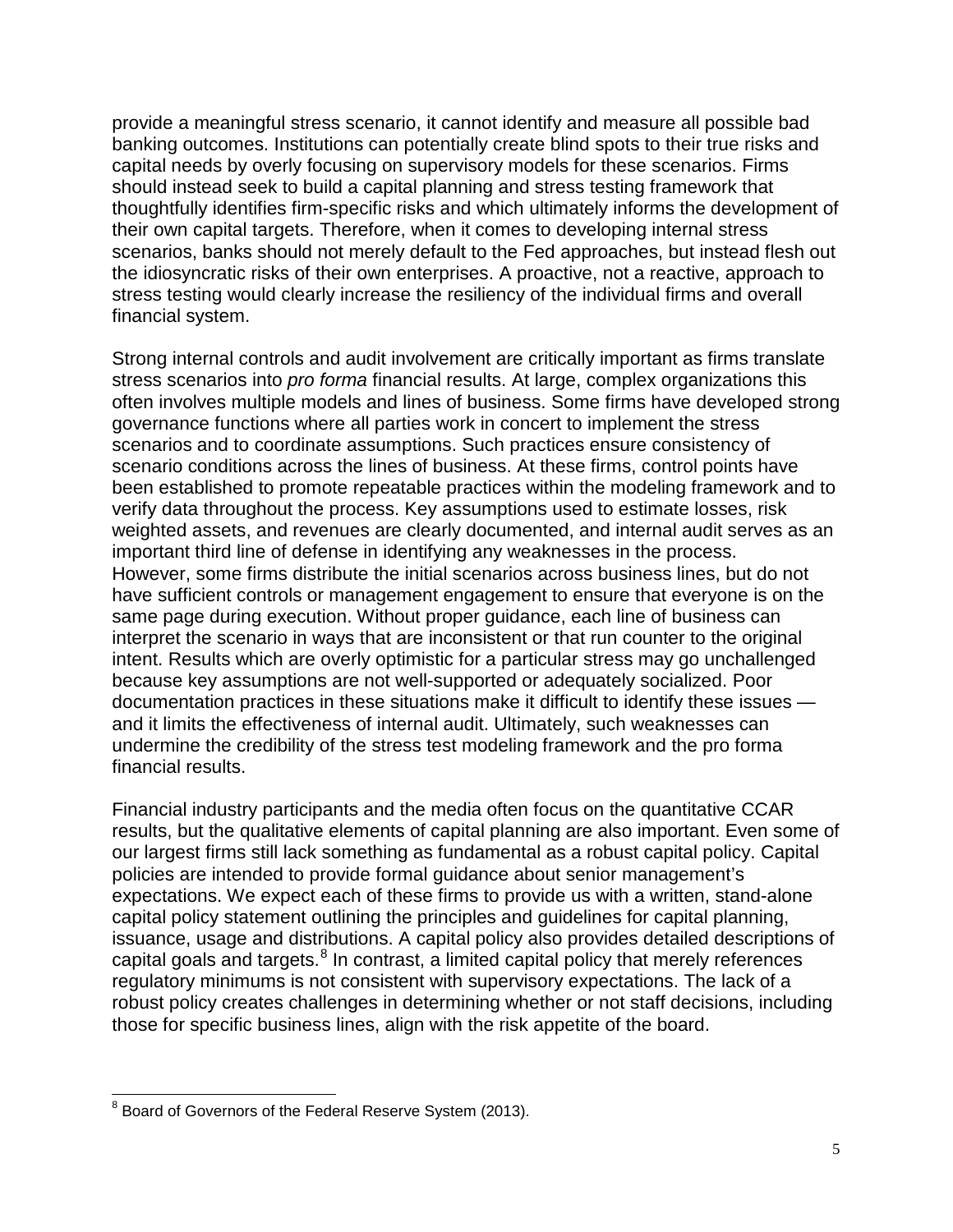To be clear, capital policies are not expected to be so prescriptive that they constrain an organization. It does stand to reason that management's expectations strike the appropriate balance between choreographing a firm's every move and allowing staff to exercise their judgment and discretion as the business environment or economy shifts. In fact, a number of firms integrate their capital planning/stress testing framework with their strategy, capital adequacy and budgeting processes. At firms with more robust frameworks, the capital policy is one key way to formally link all of these processes together. Firms that use such an approach to capital planning demonstrate that key decision-makers have a working understanding of the board's risk appetite and direction.

## **Moral Hazard**

The positive ways I've shared of how CCAR fits into a firm's risk culture or risk infrastructure are not just "nice to have" features. Rather, they are important tools for combating the moral hazard that still exists in the financial system. Since the financial crisis, the notion that a company is too big to fail — whereby the government would come to the aid of a firm in financial distress — is something that policymakers have been working to address. Policymakers have enacted substantial regulatory reforms intended to strengthen financial stability and ensure that *all* firms bear the full consequences of their risk-taking. Living wills, CCAR and liquidity requirements all formally combat the potential moral hazard of our largest firms. Earlier this year Chair Yellen emphasized the importance that risk management and internal controls play in such requiatory requirements.<sup>[9](#page-5-0)</sup> A proactive risk culture strengthens individual firms and also bolsters the resiliency of our financial system.

#### **Other Risk Culture Concepts**

I just spent considerable time discussing capital-related aspects of the stress tests. But the concept of risk culture encompasses more than just risk models, profit-and-loss projections and even capital. Many other elements, including the strength of board oversight and corporate governance, promotion and incentive compensation practices, affect how the firm's employees approach their work and help to shape a firm's overall risk culture. And while our largest firms have a responsibility to foster a proactive risk culture that is rooted in financial stability considerations, smaller firms would also do well to pay attention to the evolving conversation about risk culture. It's worth noting the recent work of researchers from the St. Louis Fed,<sup>[10](#page-5-1)</sup> who explored the distinguishing features among community banks that thrived during the most recent financial crisis. After looking at capital ratios, economic conditions and many other factors, they concluded the single distinguishing feature of thriving banks was an embrace of risk controls and operating standards regardless of economic or market conditions — in other words, a strong risk culture.

Firms of all sizes are well served when their board members can offer what is often called "credible challenge" — thoughtful, probing questions that serve as a second

<span id="page-5-1"></span><span id="page-5-0"></span> $<sup>9</sup>$  Yellen (2015).<br><sup>10</sup> Gilbert, Meyer and Fuchs (2013).</sup>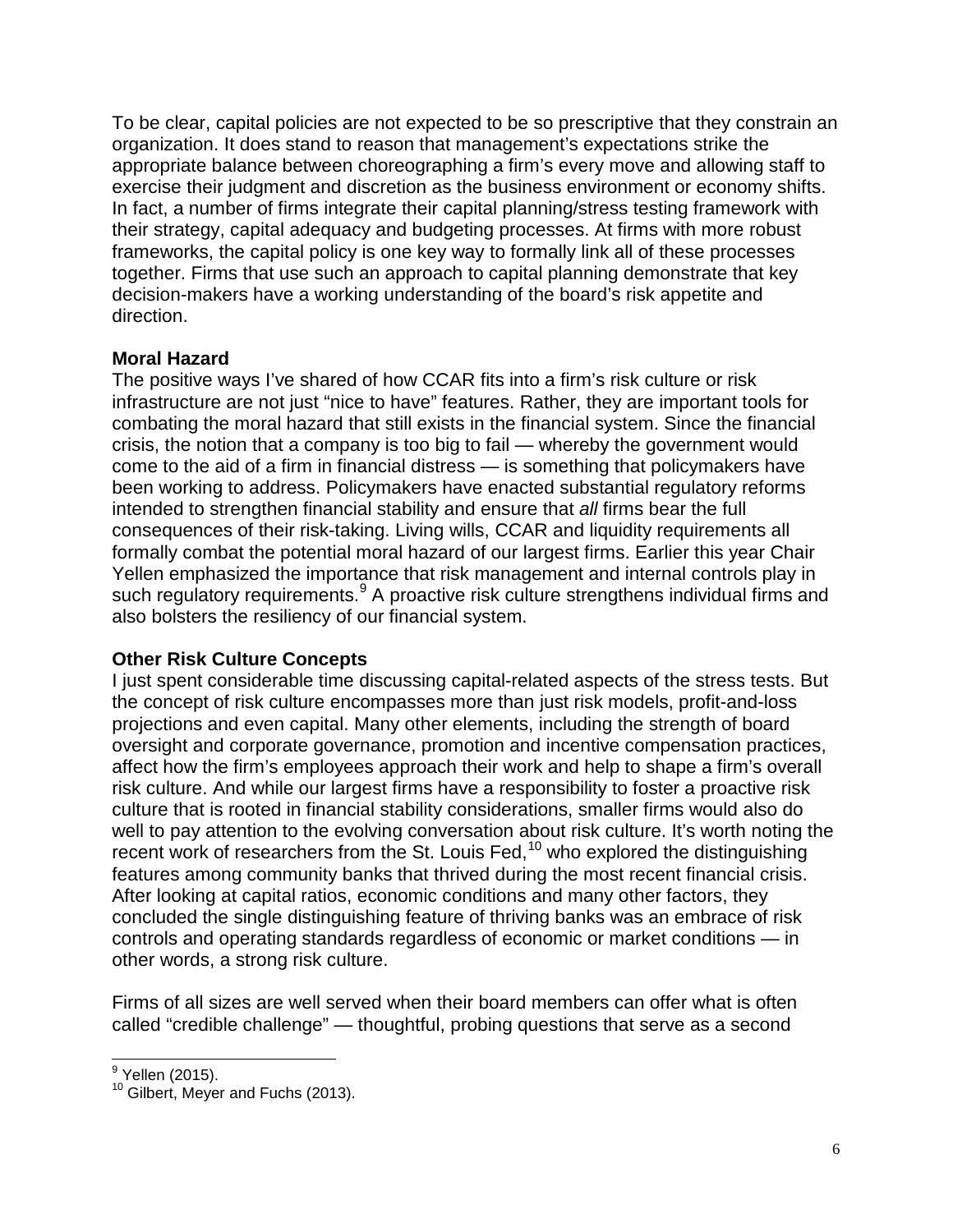opinion and safety check. But for firms to receive such helpful feedback, their directors must have the skills and experience necessary to fully understand and review an institution's underlying business models and strategies. Credible challenge also requires directors to receive and digest sufficiently granular updates in a timely fashion, pose questions to senior executives, request further rounds of review and offer contrarian opinions. When boards of directors are skilled, empowered and accountable, they are a driving force for the institution's direction, health, and staying power. As I touched on before, setting the tone at the top for risk culture is paramount.

As an illustration, take the case of two financial institutions that identified commercial equipment leasing as a high-growth sector presenting profitable opportunities. In the first of these examples, the institution's board of directors thoroughly vetted the business plan, including a separate review by the chief risk officer function. The firm also hired professionals with experience in equipment leasing, and the riskmanagement team identified a handful of "no go" business sectors, including segments of the energy and health care industries, for which the firm lacked expertise. Two years after implementation, the firm's leasing business was performing according to plan, meeting risk measures and adding capital to the broader enterprise. In the other example, senior management green-lighted an existing business line's proposal to underwrite equipment leases — a new product at the firm. To keep costs down, the team avoided hiring personnel with additional expertise. Also, a variety of specialty leasing sectors were fair game for lenders to target. Senior managers justified a limited review by the chief risk officer as well as the board because the new product was expected to account for no more than 2 percent of annual revenues. Several large leasing customers entered bankruptcy less than 24 months later, presenting the institution with rising losses and siphoning capital away from core business lines.

The value of a solid risk culture is unquestionable in this simple illustration — strong risk practices position the firm for success, while poor risk-management decisions clearly translate into losses and impact to the bottom line. The reality, though, is that the unintended consequences of a weak risk culture often aren't immediately visible — let alone easily quantified — at any institution regardless of its size or complexity. Therein lies the challenge facing all of us who want to establish and promote a healthy risk culture at our firms.

#### **Conclusion**

To conclude, I think embracing a more proactive risk culture and embedding the spirit of supervisory expectations into business practices are particularly important at our largest firms. As regulatory agencies continue to reform rules and requirements in the wake of the crisis, risk management — including risk culture — is critical for increasing financial stability and eliminating the moral hazard that remains in place today. Regardless of the systemic footprint of your organization, I hope my remarks have helped convince you of the value of sound risk management — and, most importantly, the need for a proactive firm-wide risk culture. Such a risk culture makes good banking sense and serves as financial firms' best form of defense — for themselves, their customers and the broader financial system.